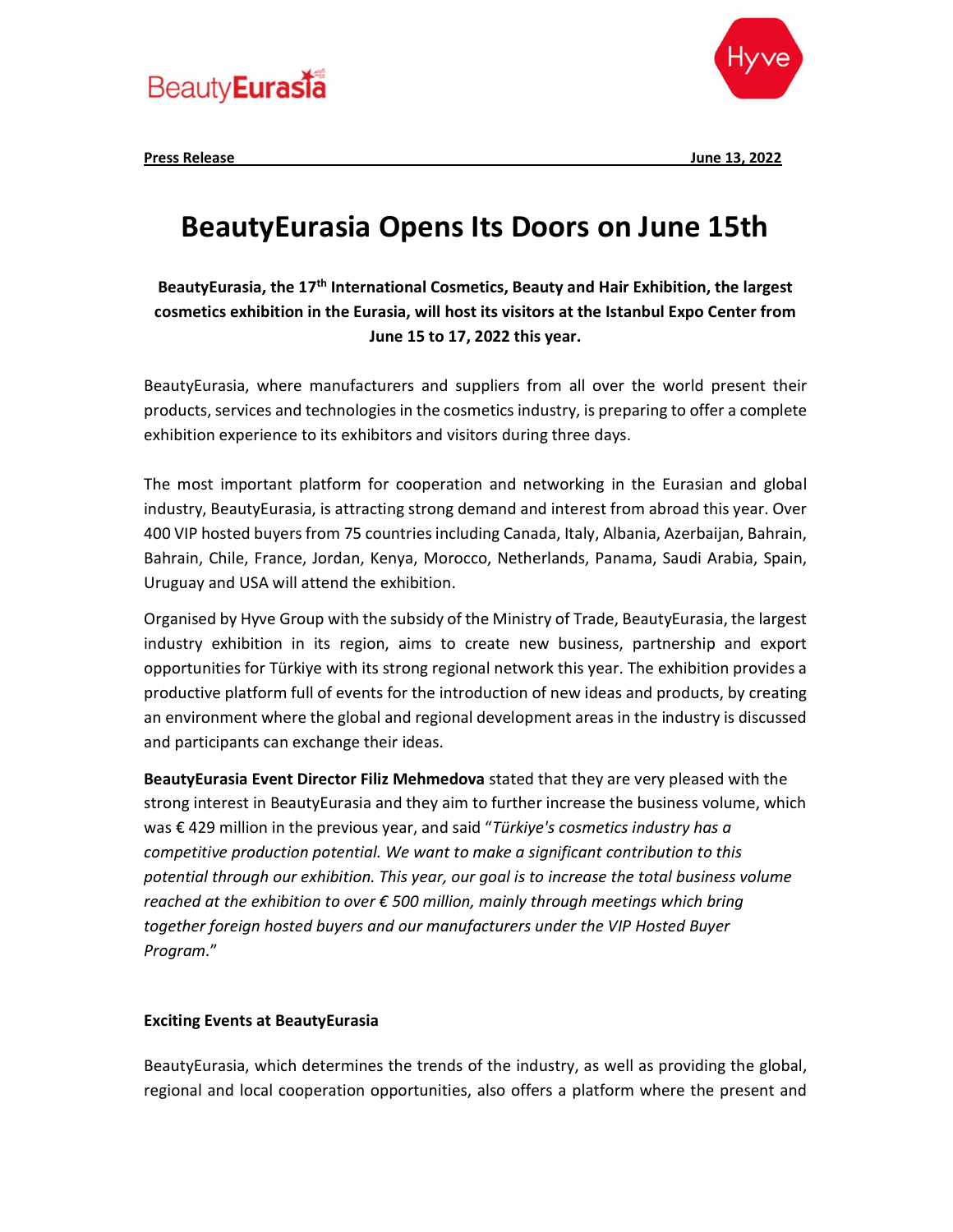# **Beauty** Eurasia



future of the industry will be discussed by experts. In addition to the sessions, it offers new products and services to its visitors with an innovative approach through the events.

On the first day of BeautyEurasia which will open its doors at 11:00 on the 15th of June, the steps to be taken for climate-friendly production by reducing carbon emissions in manufacturing and supply will be discussed in detail in the panel "Sustainability Criteria for Success in the Cosmetics Industry" at 12:00.

The panel "Efficient Growth Formula in Times of Crisis" in the second session of the first day, will focus on alternative sales routes, new market means in exports, agile transformation in times of crisis, portfolio management with new product groups, digitalization in production, sales and purchasing processes. In the panel moderated by TV presenter and author Cansu Canan Özgen, Category Director at Hepsiburada Yalkın Tütüncüoğlu, Chairman of Aksan Kozmetik Zafer Kutanoğlu and Project Manager at International Beauty Industry Trade Association Kelly Young will sit in the speaker's seat.

In the third session of the day, the panel "Recent Customer Trends in Retail and Online Marketplaces" will be held under the moderation of Özlem Güsar, Founder of Oggusto.com. In the panel, Category Deputy General Manager at CarrefourSA, Murat Dinçer and Category Group Director at Hepsiburada, Mazhar Özsoy will explain how the purchasing processes are shaping the industry in the light of new trends.

In the last session of the first day of the exhibition, the famous artist Gülben Ergen will tell the story of the brand Gülbennatural to the visitors and exhibitors.

## Hosted Buyer Special Exhibition Tour

As well as panels, various events take place in the exhibition. On June 15 and 16, 2022, Makeup Artist & Hair Designer, Alp Kavasoğlu will visit the stands of the exhibitors with a group of foreign and local hosted buyers in industry, on routes planned based on categories, and will discuss the new products and innovative technologies of the companies meeting changing consumer needs.

### Unique Hair and Makeup Shows and Contests are at BeautyEurasia!

As in every year, exhibitors will present new products and technologies make exceptional hair shows. On June  $17<sup>th</sup>$ , the last day of the exhibition, more than 200 contestants will compete with each other in hair and make-up competitions on the stage and present their remarkable works and styles to the jury and the visitors.